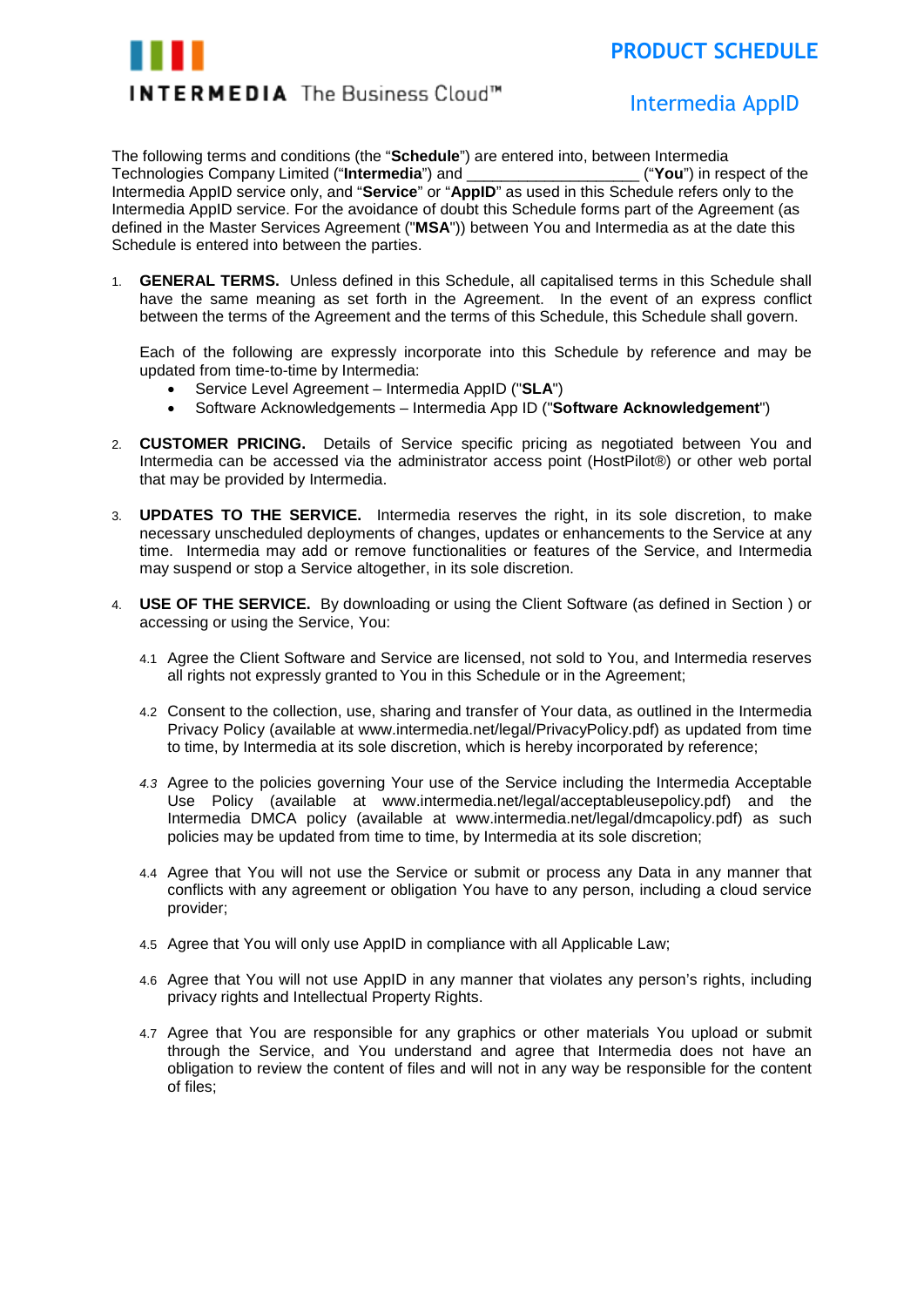- 4.8 Agree that Your license to use the Client Software and the Service automatically terminates if You violate this Schedule or any other element of the Agreement;
- 4.9 Agree not to reverse engineer, decompile, or otherwise attempt to discover the source code of the Service or any part thereof (including Client Software), except and only to the extent that such activity is expressly permitted by Applicable Law notwithstanding this limitation; and
- 4.10 Agree that third party terms and fees may apply to the use and operation of Your mobile device in connection with Your use of the Client Software or the Service, such as Your carrier's terms of services, and fees for phone service, data access, or messaging capabilities, and that You are solely responsible for payment of any and all such fees.

## 5. **DATA.**

- 5.1 **Definition.** For purposes of this Schedule, "**Data**" means: (a) all data submitted by Your Users to Intermedia in connection with the Service, including all content, logos (including custom logos), apps (including custom apps), media, and Account information and Accountrelated settings; (b) access credentials for use in connection with single sign-on; (c) configuration settings for the Service; and (d) information collected through the Client Software, including audit entries, web browsing activity, or any other information collected through the Client Software.
- 5.2 **Ownership.** Intermedia does not claim ownership of any Data (including any files or folders) that You upload, transmit, or store using Your Account(s) on the Service. Intermedia does not control, verify, or endorse the Data that You and others make available on the Service.
- 5.3 **License to Intermedia.** In order to operate its services, including the Service, Intermedia needs certain rights to Your Data. You hereby grant Intermedia a perpetual, worldwide, nonexclusive, royalty-free right and license (with the right to sub license and transfer) to all of Your Data, which includes, for purposes of providing the Service and any related support, the rights to host, use, process, modify, store, transfer, and display any of Your Data.
- 5.4 **Privacy**. As noted in Section , Intermedia's collection, use, storage, and disclosure of Your Data is governed by the Intermedia Privacy Policy. Please review the Intermedia Privacy Policy. For clarity, the term "Confidential Information", as defined in the MSA, does not include Your Data, notwithstanding anything to the contrary in the MSA.
- 5.5 **Data Representations and Warranties; Liability for Data; Unauthorised Access.** You represent and warrant to Intermedia that: (a) Intermedia may collect Data from the Client Software and You have obtained all necessary permissions and approvals for such collection; You have all the rights in the Data necessary for You to use the Service and to grant the rights in this Section 5; and, (b) the storage, use or transmission of the Data does not violate any Applicable Law or this Agreement. You will: (i) be solely responsible for the nature, quality and accuracy of the Data; (ii) ensure that the Data (including the storage or transmission thereof) complies with this Agreement and any and all Applicable Law; (iii) promptly handle and resolve any notices and claims relating to the Data, including any notices sent to You by any person claiming that any Data violates any person's rights, such as takedown notices pursuant to the Digital Millennium Copyright Act and any other notices; and (iv) maintain appropriate security, protection and backup copies of the Data, which may include, Your use of additional encryption technology to protect the Data from unauthorised access. Intermedia will have no liability of any kind as a result of the deletion of, correction of, destruction of, damage to, loss of or failure to store or encrypt any Data. You must immediately notify Intermedia in writing of any unauthorised use of any: (A) Data; (B) any Account; or (C) the Service that comes to Your attention. In the event of any such unauthorised use by any third party that obtained access through You, You will take all steps necessary to terminate such unauthorised use, including by providing Intermedia with cooperation and assistance related to that unauthorised use as Intermedia may reasonably request.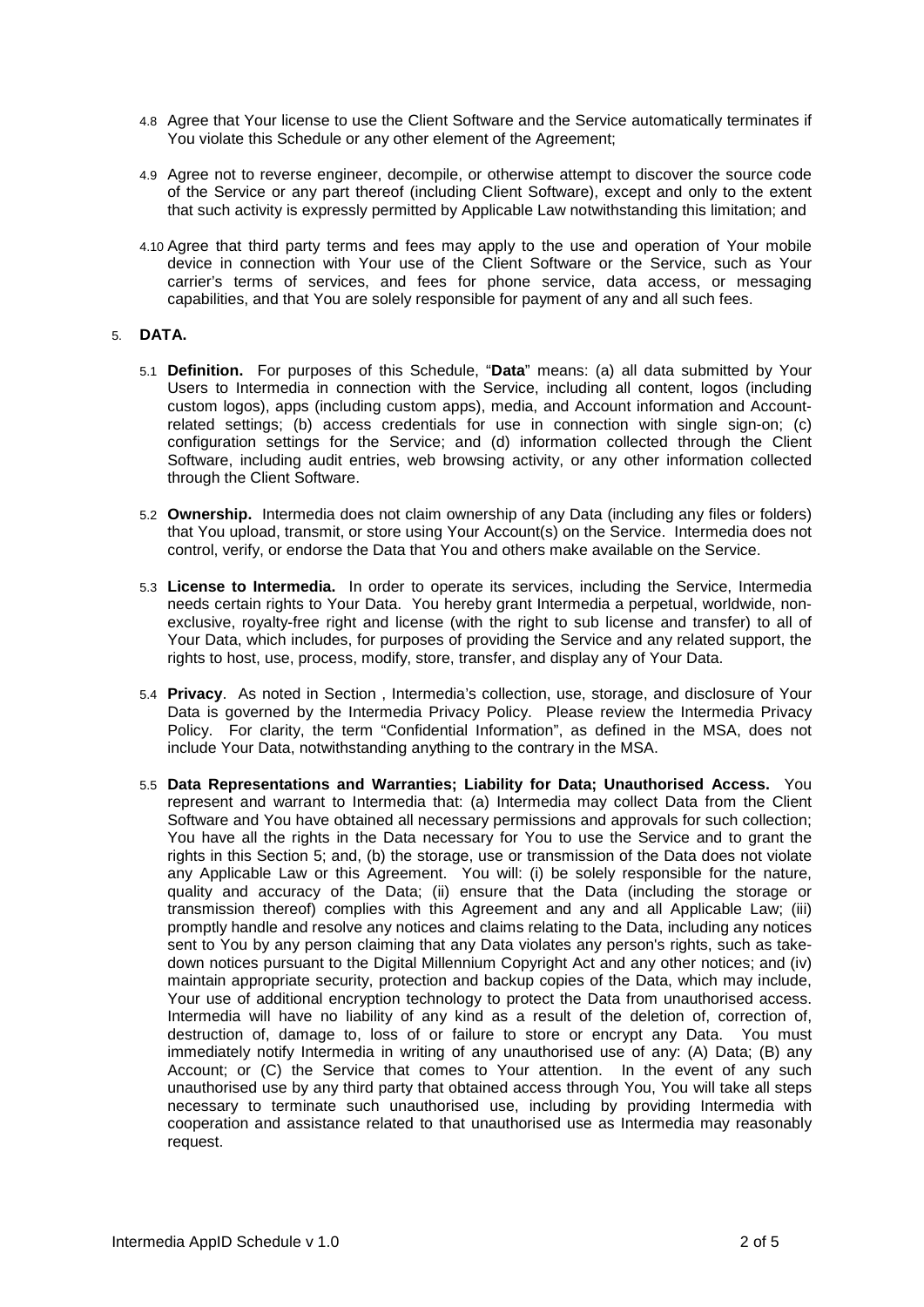5.6 **Intermedia Obligations.** Intermedia is under no obligation to edit or control Data or other information that You or other users post or publish, and will not be in any way responsible or liable for such Data or other information. Intermedia may, however, at any time and without prior notice, screen, remove, edit, or block any Data or information that in Intermedia's sole judgment violates this Schedule, the Agreement, or is otherwise objectionable. You understand that when using the Service You may be exposed to Data or other information from a variety of sources and acknowledge that Data or that other information may be inaccurate, offensive, indecent or objectionable. You agree to waive, and hereby do waive, any legal or equitable rights or remedies You have or may have against Intermedia with respect to that Data or other information, and Intermedia expressly disclaims any and all related liability. If notified by a user or content owner that Data or other information allegedly does not conform to the Agreement, Intermedia may investigate the allegation and determine in Intermedia's sole discretion whether to remove the Data or other information, which Intermedia reserves the right to do at any time and without notice. For clarity, Intermedia does not permit copyright-infringing activities on the Service.

## 6. **APPID CLIENT SOFTWARE.**

- *6.1* **Definition.** For purposes of this Schedule, "**Client Software**" means all downloadable or installed software that allows a computer, mobile or other electronic device to access or use the Service, including applications for iOS, Android or Blackberry and add-ons, plugins, or extensions for web browser software, excluding any Third-Party Software distributed with Client Software.
- 6.2 **Use of Client Software.** The use of Client Software is governed by the terms and conditions of the Agreement, including this Schedule, and may also be governed by additional license terms that You (or a User) must accept in order to use the Client Software (such license terms an "**End User License Agreement**"). Unless accompanied by different terms and conditions from Intermedia, the End User License Agreement available under the AppID "Productspecific Agreements" at<http://www.intermedia.co.uk/legal> is applicable to all Client Software, and is hereby incorporated by reference into this Schedule. If there is an express conflict between these terms and any End User License Agreement, the terms of the applicable End User License Agreement will prevail. You may use the Client Software only in accordance with the Agreement, and any applicable End User License Agreement, and only in connection with the Service.
- 6.3 **Updates to Client Software.** Intermedia may automatically check Your version of the Client Software. Intermedia may also automatically download to Your computer or device new versions of the Client Software, and automatically upgrade old versions of Client Software with new versions of Client Software.
- 6.4 **Third-Party Software.** Client Software may be distributed with "**Third-Party Software**", which means software subject to third-party license terms. While Your right to use the Client Software is governed by the terms and conditions of this Agreement, You may have additional rights under the licenses applicable to Third-Party Software, and in the event of any conflict between those applicable licenses and any restrictions in this Agreement, the conflicting terms of those Third-Party Software licenses will control. For more information, please see "Software Acknowledgements" file under the AppID "Product-specific Agreements" at [http://www.intermedia.co.uk/legal.](http://www.intermedia.co.uk/legal)
- 6.5 **Export Restrictions.** The Client Software is of U.S. origin for purposes of U.S. export control laws. You agree to comply with all applicable international and national laws that apply to the Client Software, including U.S. Export Administration Regulations, as well as end-user, enduse and destination restrictions issue by U.S. and foreign governments.
- *7.* **COPYRIGHT, TRADEMARK AND PATENT NOTICES.** You must not remove, modify or obscure any of the Intellectual Property Rights (or notice thereto) that are contained in or on the Client Software or the Service. You have no right under this Agreement to use any Intermedia logos in any manner whatsoever. You agree you will not undertake any action that will interfere with or diminish Intermedia's Intellectual Property Rights.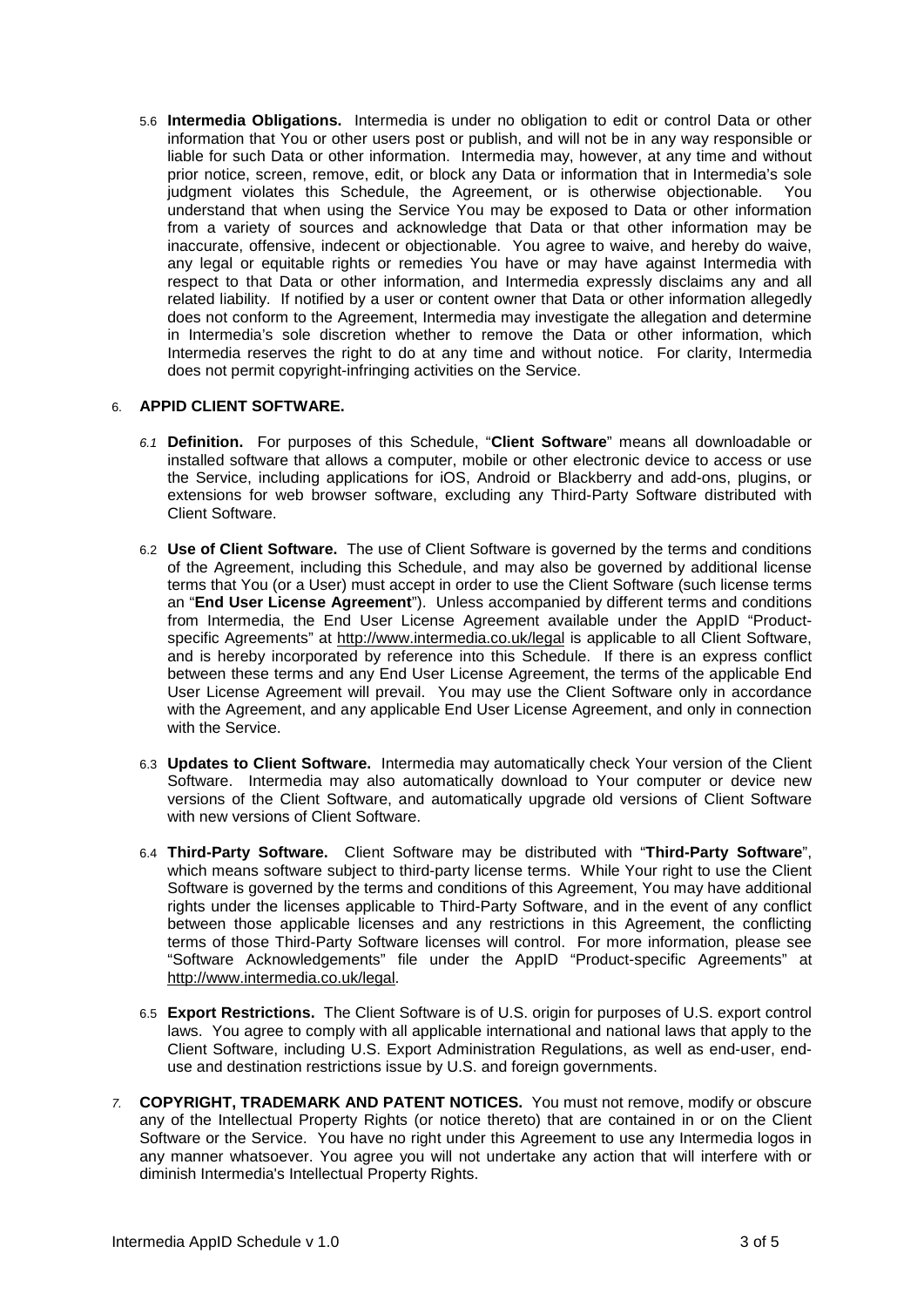- 8. **NO RENTAL OR SUBLICENSING.** You may not sub license, rent, lease, lend, pledge, or directly or indirectly transfer or distribute Client Software to any third party, and You may not permit any third party to have access to and/or use the Client Software or Service, except for Your Users.
- 9. **END USER MONITORING**. The Client Software can be configured to provide detailed statistics regarding web browser usage and access and other information that may be sensitive and require obtaining the prior express consent of each of Your Users. You are responsible for providing notice of the functionality of the Client Software and obtaining all necessary consents and authorisations prior to installation of any Client Software. In addition to any other termination rights, Intermedia may immediately terminate the Schedule or the Agreement or suspend the Service if You have or are suspected to have used or installed Client Software without obtaining all legally necessary authorisations. For clarity, You are prohibited from using the Client Software in violation of this Section , the Schedule, or the Agreement.
- *10.* **SUSPENSION AND TERMINATION OF CUSTOMER'S USE OF THE SERVICE.** Intermedia reserves the right, to temporarily suspend or terminate Your access to the Service at any time in Intermedia's sole discretion, with or without cause, and with or without notice, without incurring liability of any kind. For example, Intermedia may suspend or terminate Your access to or use of the Service for: (a) the actual or suspected violation of the Agreement; (b) the use of the Service in a manner that may cause Intermedia to have legal liability or disrupt others' use of the Service; (c) the suspicion or detection of any malicious code, virus or other harmful code by You or in Your account; (d) scheduled downtime and recurring downtime; (e) use of excessive storage capacity or bandwidth; or (f) unplanned technical problems and outages. If, in Intermedia's determination, the suspension might be indefinite and/or Intermedia has elected to terminate Your access to the Service, Intermedia will use commercially reasonable efforts to notify You through the Service. You acknowledge that if Your access to the Service is suspended or terminated, You may no longer have access to the Data that is stored with the Service. In the event of termination or cancellation, You must stop using and/or accessing the Client Software and the Service, and destroy all copies of the Client Software and all of their component parts. For the avoidance of doubt, Intermedia reserves the right to exclude Your overall access, a portion thereof or individual Users access to the Service in the manner set out in this Section 10.
- 11. **WARRANTY DISCLAIMER.** THE SERVICE, CLIENT SOFTWARE, AND THIRD-PARTY SOFTWARE ARE PROVIDED ON AN "AS IS" BASIS, WITHOUT WARRANTY OF ANY KIND. TO THE MAXIMUM EXTENT PERMITTED BY APPLICABLE LAW, INTERMEDIA DISCLAIMS ALL WARRANTIES, EXPRESS, IMPLIED, STATUTORY OR OTHERWISE, INCLUDING BUT NOT LIMITED TO IMPLIED WARRANTIES OF FITNESS FOR A PARTICULAR PURPOSE AND MERCHANTABILITY. UNDER NO CIRCUMSTANCES WILL INTERMEDIA. OR ITS UNDER NO CIRCUMSTANCES WILL INTERMEDIA, OR ITS EMPLOYEES, DIRECTORS, CONTRACTORS, OR AGENTS, BE LIABLE FOR ANY CONSEQUENTIAL, SPECIAL, INDIRECT, INCIDENTAL, PUNITIVE OR PURE ECONOMIC LOSS, COSTS, DAMAGES, CHARGES OR EXPENSES WHATSOEVER ARISING OUT OF THE USE OR INABILITY TO USE THE CLIENT SOFTWARE, THIRD-PARTY SOFTWARE, OR THE SERVICE, ) ("LOSSES"), HOWEVER CAUSED AND ON ANY THEORY OF LIABILITY, WHETHER BASED ON BREACH OF CONTRACT, FUNDAMENTAL BREACH, STRICT LIABILITY, TORT (INCLUDING NEGLIGENCE) OR OTHERWISE EVEN IF INTERMEDIA HAS BEEN ADVISED OF THE POSSIBILITY OF SUCH LOSSES. SOME JURISDICTIONS DO NOT ALLOW LIMITATIONS ON IMPLIED WARRANTIES OR THE EXCLUSION OR LIMITATION OF
- *12.* **INDEMNIFICATION.** You agree that You will be responsible for Your use of the Service and any Client Software, and You agree to fully defend, indemnify, hold harmless and keep fully indemnified, held harmless and indemnified Intermedia and its officers, directors, employees, consultants, affiliates, subsidiaries and agents from and against any and all demands, claims, liabilities, damages, losses, and expenses, including reasonable legal fees and costs ("**Losses**") whether or not such Losses were foreseeable at this Schedule, arising directly or indirectly whether in whole or in part out of or in any way connected with: (a) Your access to, use of, or alleged use of the Service; (b) Your violation of the Agreement, this Schedule or any representation, warranty, or agreements referenced herein, or any Applicable Law; (c) Your violation of any third-party right, including without limitation any Intellectual Property Right, publicity, confidentiality, property or privacy right; or (d) any disputes or issues between You and